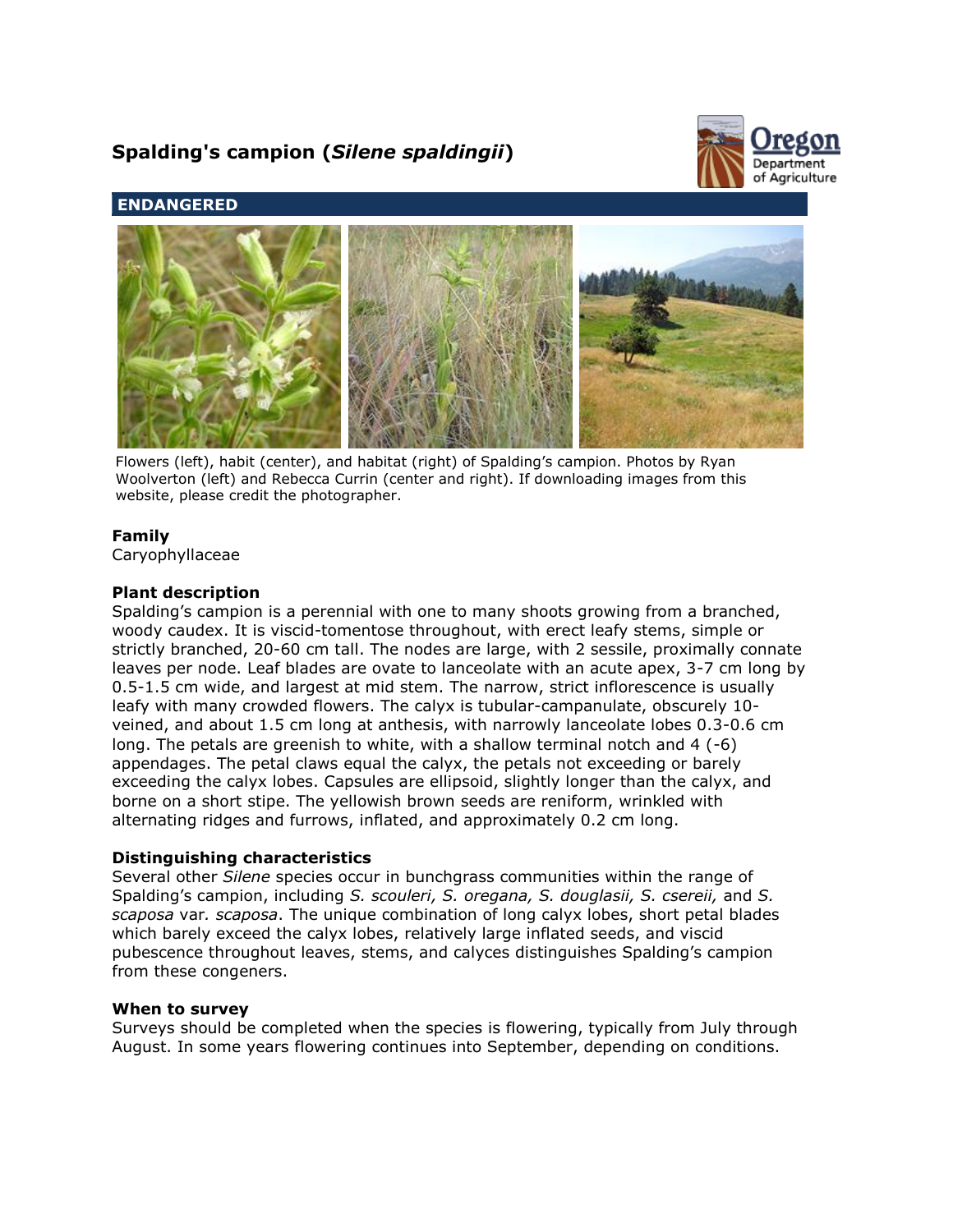## **Habitat**

Spalding's campion primarily occurs within open, moist bunchgrass grassland communities or sagebrush-steppe communities, and occasionally within open pine forests. It is usually found in deep, rich loess soils in swales or on north facing slopes where soil moisture is higher. Occupied sites range from 365-1615 m (1200-5300 ft) in elevation.

Associated species include *Festuca idahoensis*, *F. scabrella*, *Pseudoroegneria spicata*, *Artemisia tridentata*, *A. tripartita*, *Pinus ponderosa*, *Crataegus douglasii*, and *Symphoricarpos albus*.

## **Range**

Spalding's campion is known from northeastern Oregon and adjacent eastern Washington and western Idaho, and from northwestern Montana, with the northernmost population barely reaching into British Columbia, Canada. It inhabits five physiographic regions over its range: the Blue Mountain Basins in northeastern Oregon; the Canyon Grasslands associated with the Snake River and its tributaries in Oregon, Idaho, and Washington; the Palouse Grasslands in west-central Idaho and southeastern Washington; the Channeled Scablands in eastern Washington; and the Intermontane Valleys of northwestern Montana and southern British Columbia.

#### **Oregon counties**

Wallowa

#### **Federal status**

Threatened

## **Threats**

Habitat loss due to human development and weedy non-native plant invasions are the primary threats facing Spalding's campion. Other threats to the species include habitat degradation related to adverse grazing and trampling by livestock and wildlife, loss of genetic fitness associated with small, fragmented populations, changes in fire regimes, off-road vehicle use, and herbicide spraying.

## **Conservation planning**

A U.S. Fish and Wildlife Service [Recovery Plan](http://ecos.fws.gov/docs/recovery_plan/071012.pdf) (pdf document, 3.52 MB) was released for Spalding's campion in 2007.

A [5-Year Review](http://ecos.fws.gov/docs/five_year_review/doc2612.pdf) (pdf document, 93.7 kB) for Spalding's campion was completed in 2009 by U.S. Fish and Wildlife Service.

## **Did you know?**

Spalding's campion exhibits prolonged dormancy, a failure to produce above-ground shoots during the growing season. Long term demographic study indicates that bouts of prolonged dormancy in the species can last up to six years, although bouts of one or two years are far more common. Typically, Spalding's campion plants only form rosettes in their first and second years. All rosettes enter dormancy before transitioning to a larger stage, either a non-reproductive plant with one or two sterile stems 1-10 cm high, or a larger flowering plant. Research shows dormant plants are significantly more likely than vegetative plants to flower in the following year. Thus, prolonged dormancy appears to serve an important life history function for Spalding's campion, with data indicating that dormant plants can sometimes gain or conserve needed resources better than plants producing above-ground shoots.